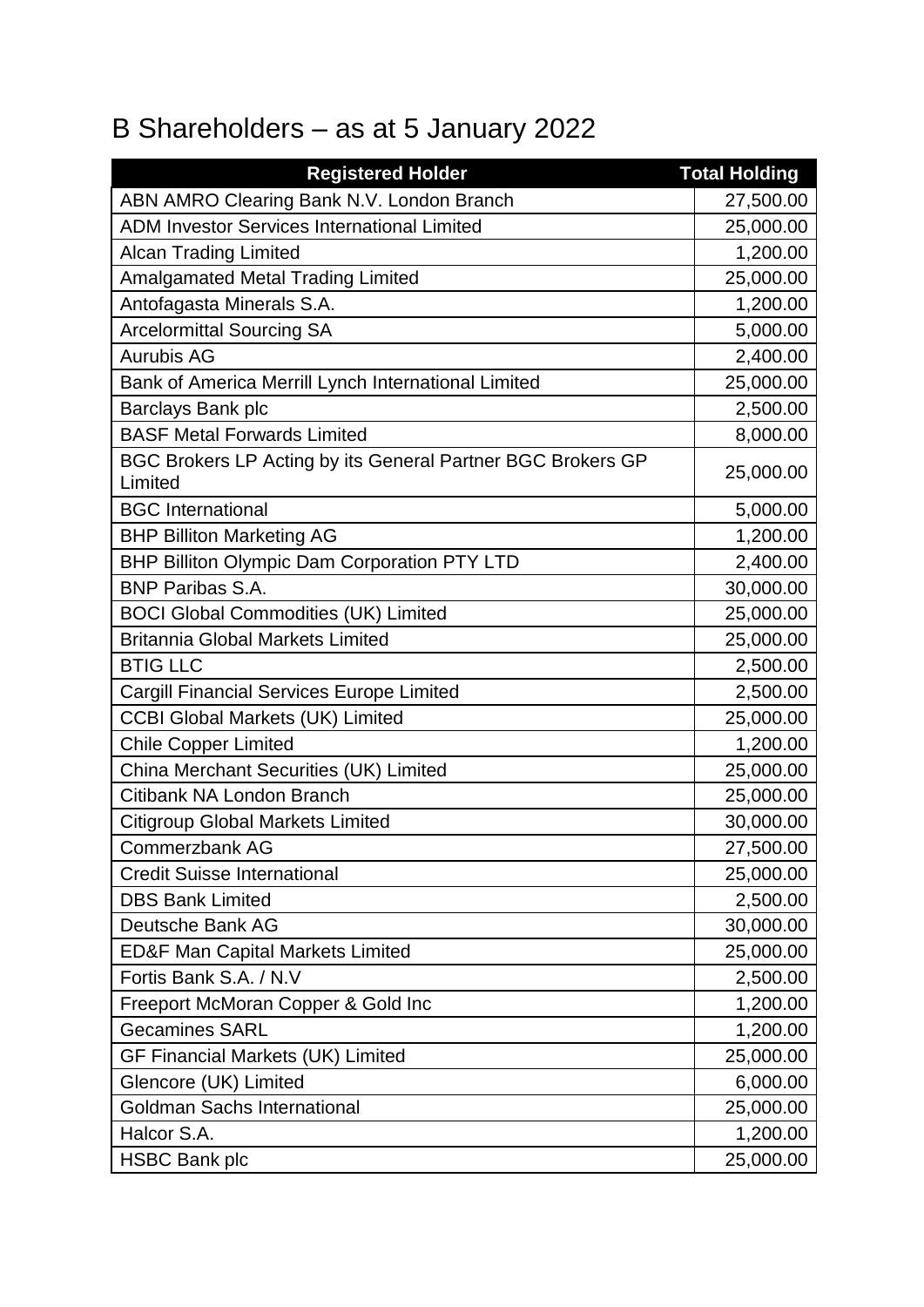| <b>Hunter Douglas Metals LLC</b>        | 3,500.00  |
|-----------------------------------------|-----------|
| Hydro Aluminium a.s.                    | 6,000.00  |
| <b>ICBC Standard Bank PLC</b>           | 25,000.00 |
| Indumetal Recycling S.A                 | 1,200.00  |
| J. Aron & Company LLC                   | 5,000.00  |
| J.P. Morgan Markets Limited             | 25,000.00 |
| J.P. Morgan Securities plc              | 25,000.00 |
| J.P. Morgan Ventures Energy Corporation | 19,100.00 |
| Jump Trading Futures, LLC               | 25,000.00 |
| KME Germany GmbH & Co.KG                | 1,200.00  |
| Koch Metals Trading Limited             | 25,000.00 |
| Macquarie Bank Limited                  | 27,500.00 |
| Macquarie Futures USA LLC               | 2,500.00  |
| <b>Man Group Operations Limited</b>     | 30,000.00 |
| <b>Marex Financial</b>                  | 30,000.00 |
| Merrill Lynch International             | 25,000.00 |
| Metal Distributors (UK) Ltd             | 1,200.00  |
| Mitsui Bussan Commodities Limited       | 25,000.00 |
| <b>Mizuho Securities USA LLC</b>        | 25,000.00 |
| Morgan Stanley & Co. International plc  | 30,000.00 |
| <b>MUFG Securities EMEA Plc</b>         | 3,000.00  |
| Nanhua Financial (UK) Co Ltd            | 27,500.00 |
| Natixis S.A. London Branch              | 25,000.00 |
| <b>NatWest Markets Plc</b>              | 2,500.00  |
| Nexans Deutschland GmbH & Co. KG        | 1,200.00  |
| <b>Nyrstar Finance International AG</b> | 1,200.00  |
| Outokumpu OYJ                           | 1,200.00  |
| <b>PhillipCapital UK Ltd</b>            | 2,500.00  |
| Prysmian Cables (2000) Limited          | 1,200.00  |
| Prysmian Cables and Systems SA          | 1,200.00  |
| R.J. O'Brien Limited                    | 25,000.00 |
| <b>RBC Europe Limited</b>               | 25,000.00 |
| Rio Tinto London Limited                | 2,400.00  |
| Scotiabank Europe plc                   | 25,000.00 |
| Société Générale                        | 30,000.00 |
| Societe Generale International Limited  | 36,000.00 |
| <b>Standard Chartered Bank</b>          | 25,000.00 |
| <b>StoneX Financial Ltd</b>             | 25,000.00 |
| <b>Sucden Financial Limited</b>         | 25,000.00 |
| <b>Teck Metals Ltd</b>                  | 1,200.00  |
| The Toronto-Dominion Bank               | 25,000.00 |

. <br> <br> . <br> <br> <br> <br> <br>  $\label{eq:4} \alpha_{\rm{max}} = 1.5$